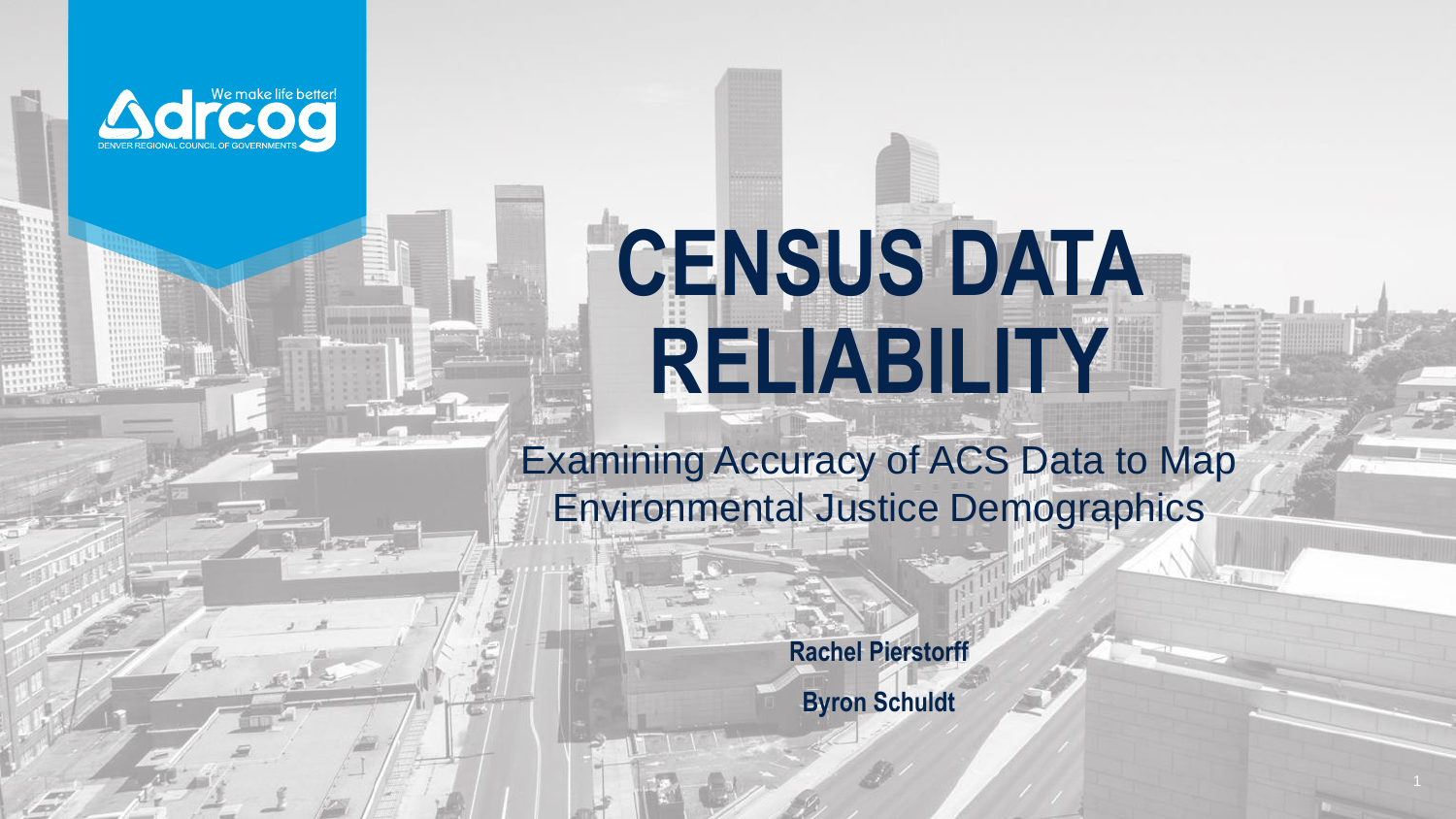# **OUTLINE**

- Project motivation and DRCOG's Env. Justice dataset
- The source data census
- Investigating census data reliability (accuracy of estimates)
	- % Minority Population
	- % of Population in Poverty
	- % of Households that are Housing Cost-Burdened
- Key Takeaways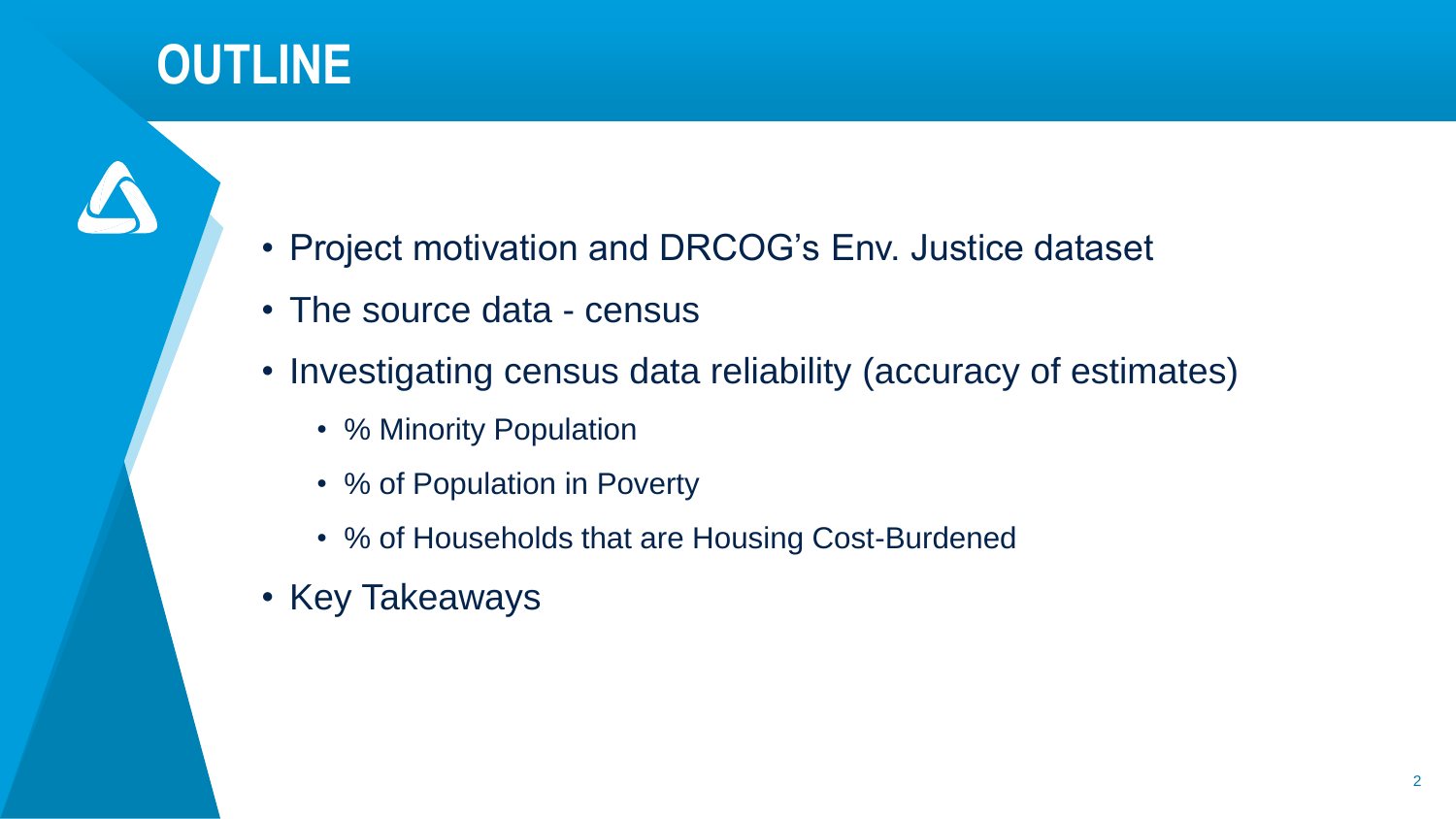## **DRCOG'S ENVIRONMENTAL JUSTICE DATASET**



#### Defined As:

• % Households in Poverty > Regional Average

#### **Or**

• % Minority > Regional Average

#### Revisiting Our Methods:

- Different definition?
- Equity Index?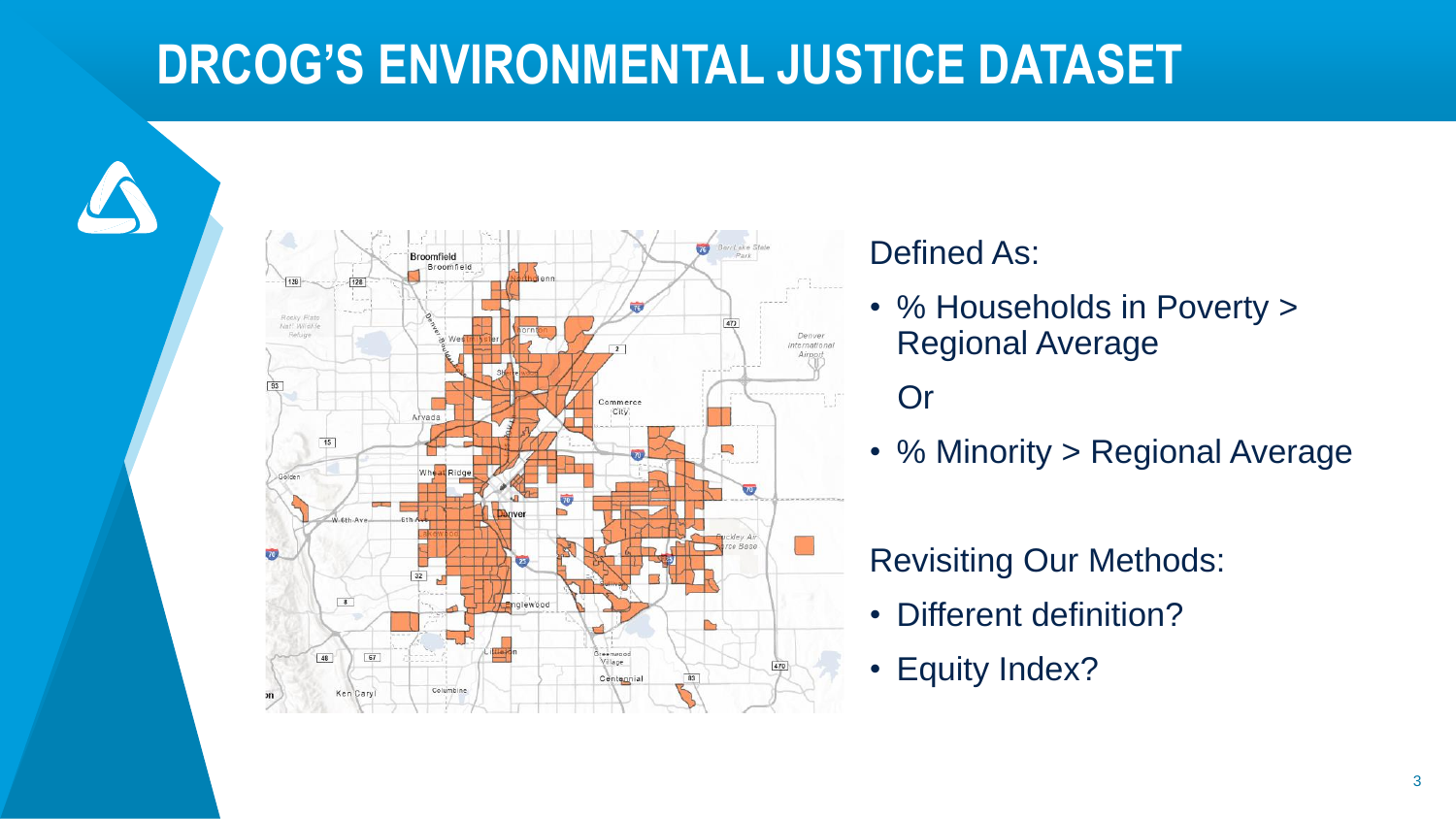## **AMERICAN COMMUNITY SURVEY DATA**

- 5-year "American Community Survey" (ACS) Census Data
- Samples 3.5 million households/year over 5 year period (Jan 2015 – Dec 2019)
- Estimates for:
	- Population
	- People under various poverty thresholds
	- Households that are housing cost-burdened
	- Minority population
- Better reliability than 1-year estimates

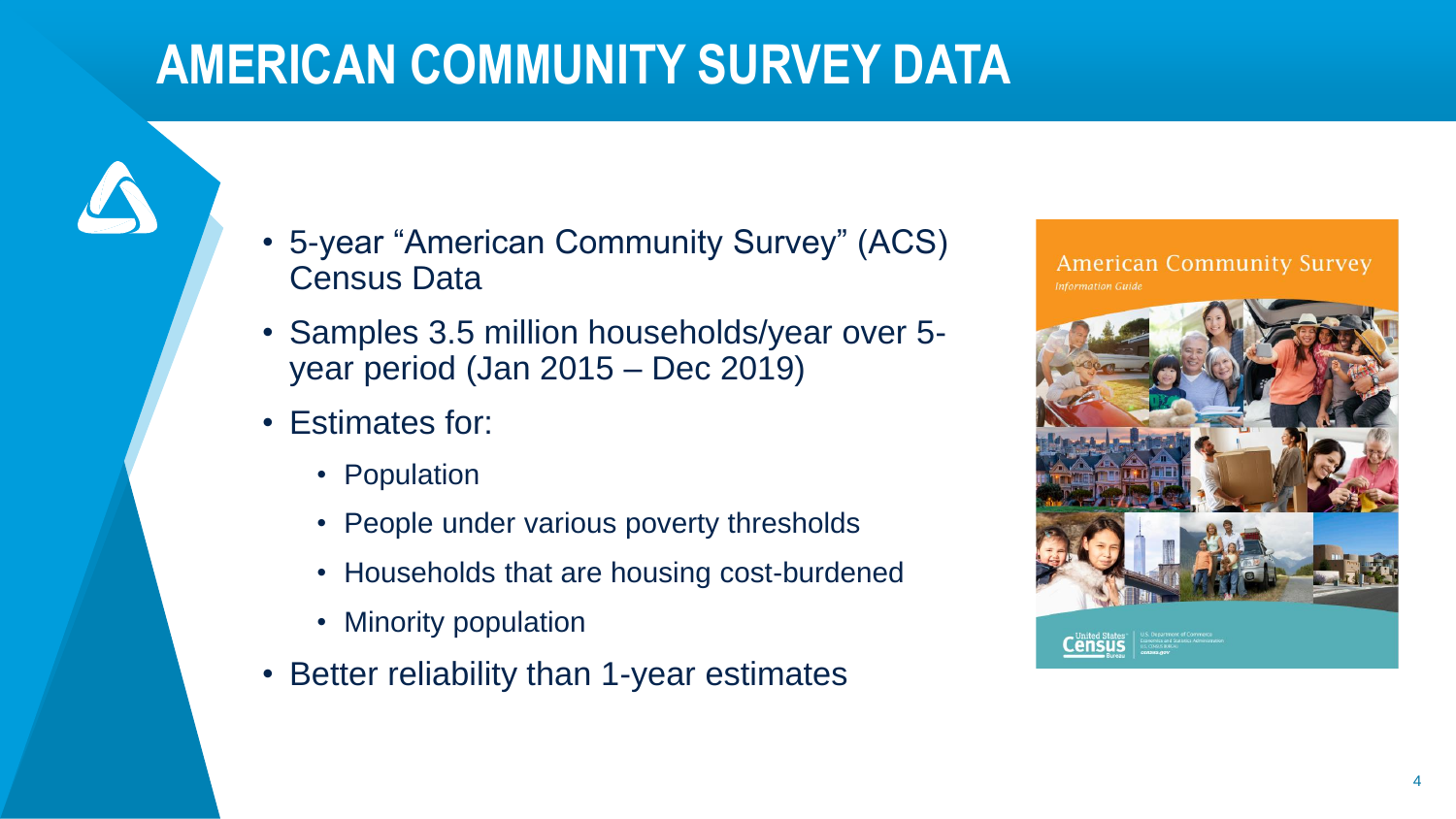### **TRACTS VS BLOCK GROUPS**

- Tract: subdivision of a county or city, between 1,000 and 8,000 people
- Block Group: subdivision of tracts, contain between 600-3,000 people



- Census Tract Bounds
	- Census Block Group Bounds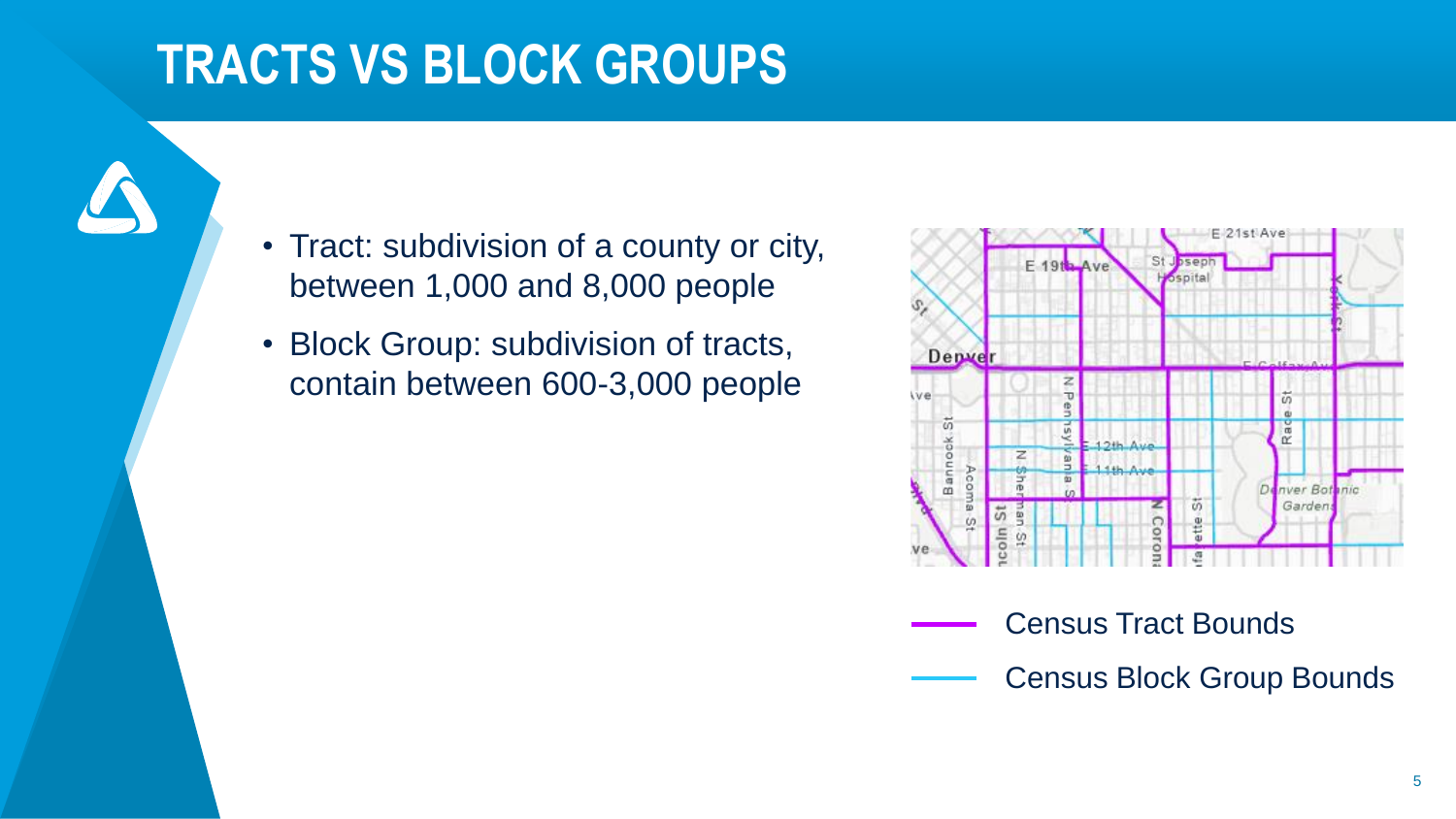## **TRACTS VS BLOCK GROUPS**

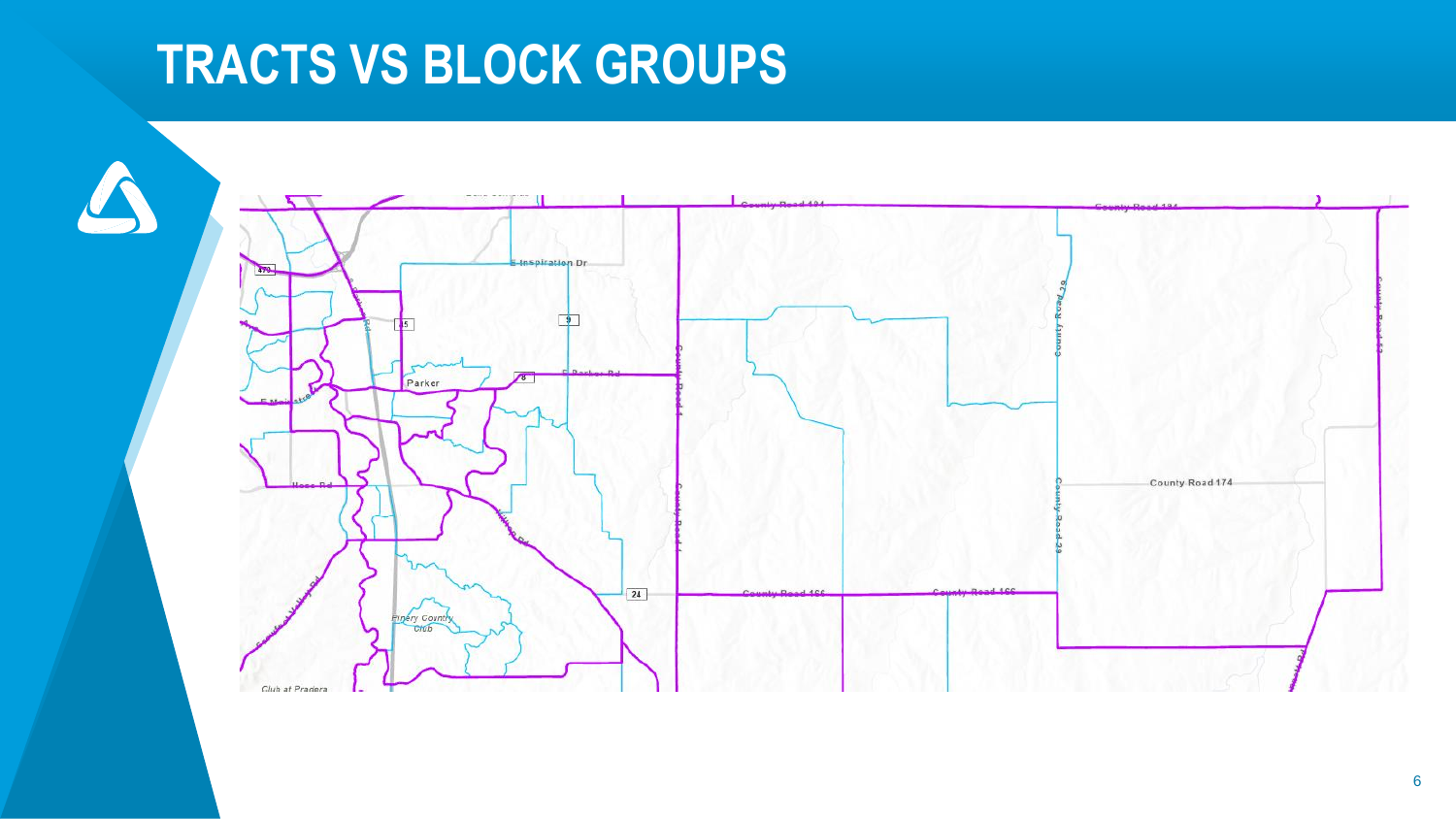### **INITIAL QUESTIONS**

- How reliable are ACS estimates?
- Does this change significantly for:
	- Different variables?
	- Block Groups vs Tracts?
	- 2015-2019 vs 2016-2020 ACS?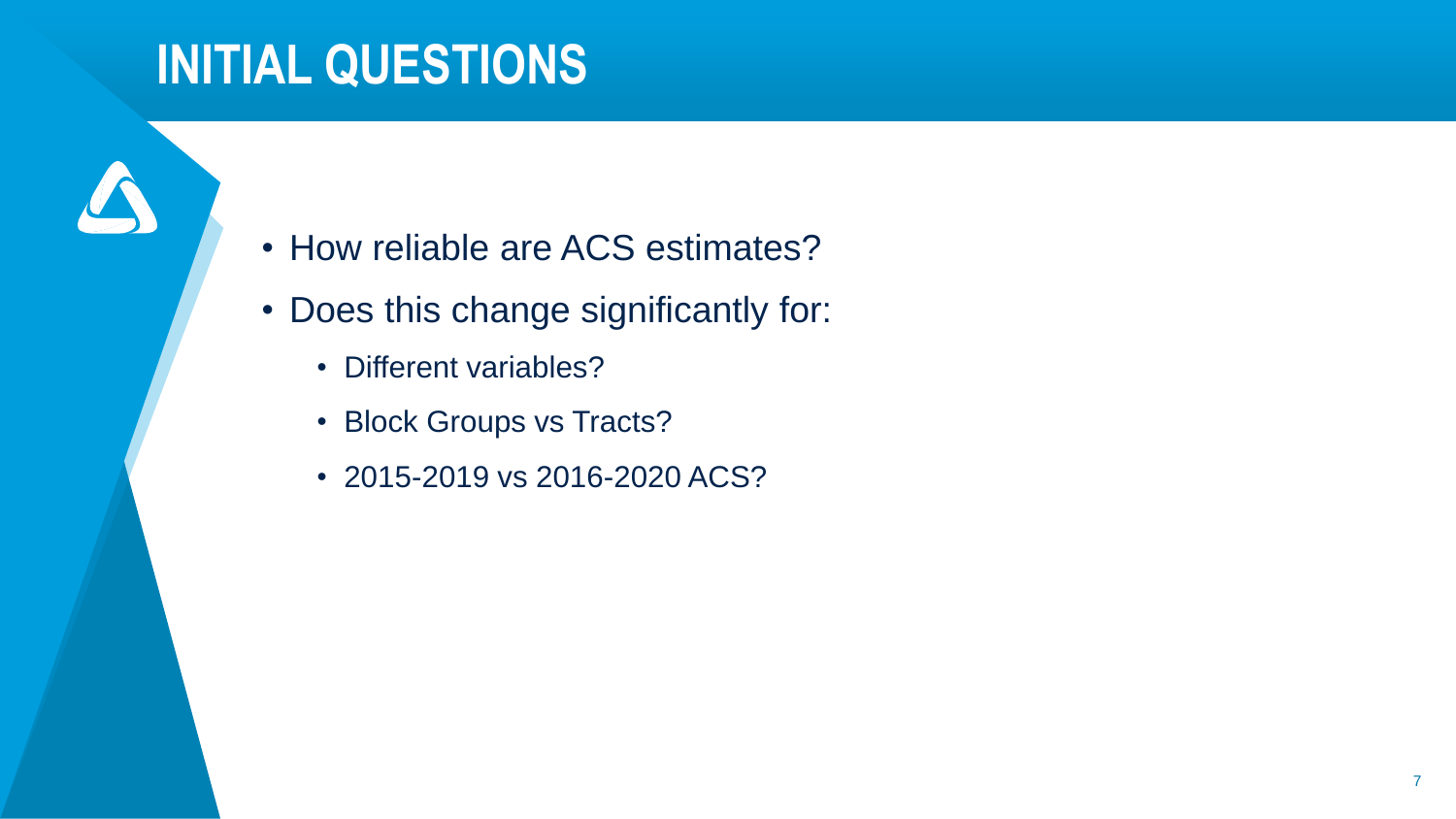## **INVESTIGATING RELIABILITY: MARGIN OF ERROR**



- Estimated Population Below Poverty Level: 100
- Margin of Error: 20
- (90% Liklihood that pop below poverty is between 80 and 120)
- *Is this good or bad?*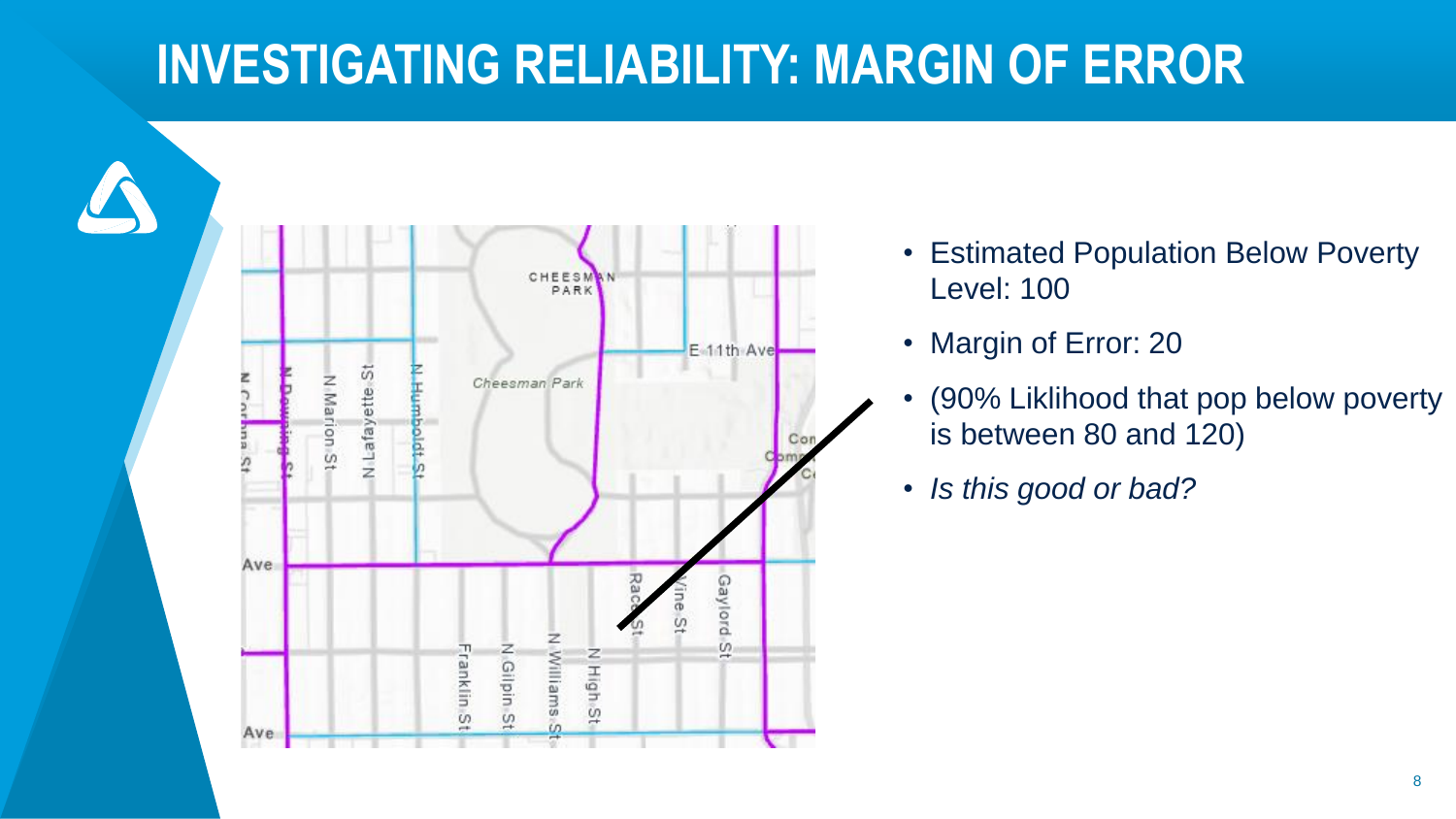#### **"CV SCORES" AS MEASURE OF RELIABILITY**



- Estimated Population Below Poverty Level: 100
- Margin of Error: 20
- (90% Confidence that pop below poverty is between 80 and 120)
- 20/1.645 = 12.16 (Standard Error)
- 12.16/100 = **0.12 (CV Score)**
- CV score allows comparison across block groups (low = more reliable)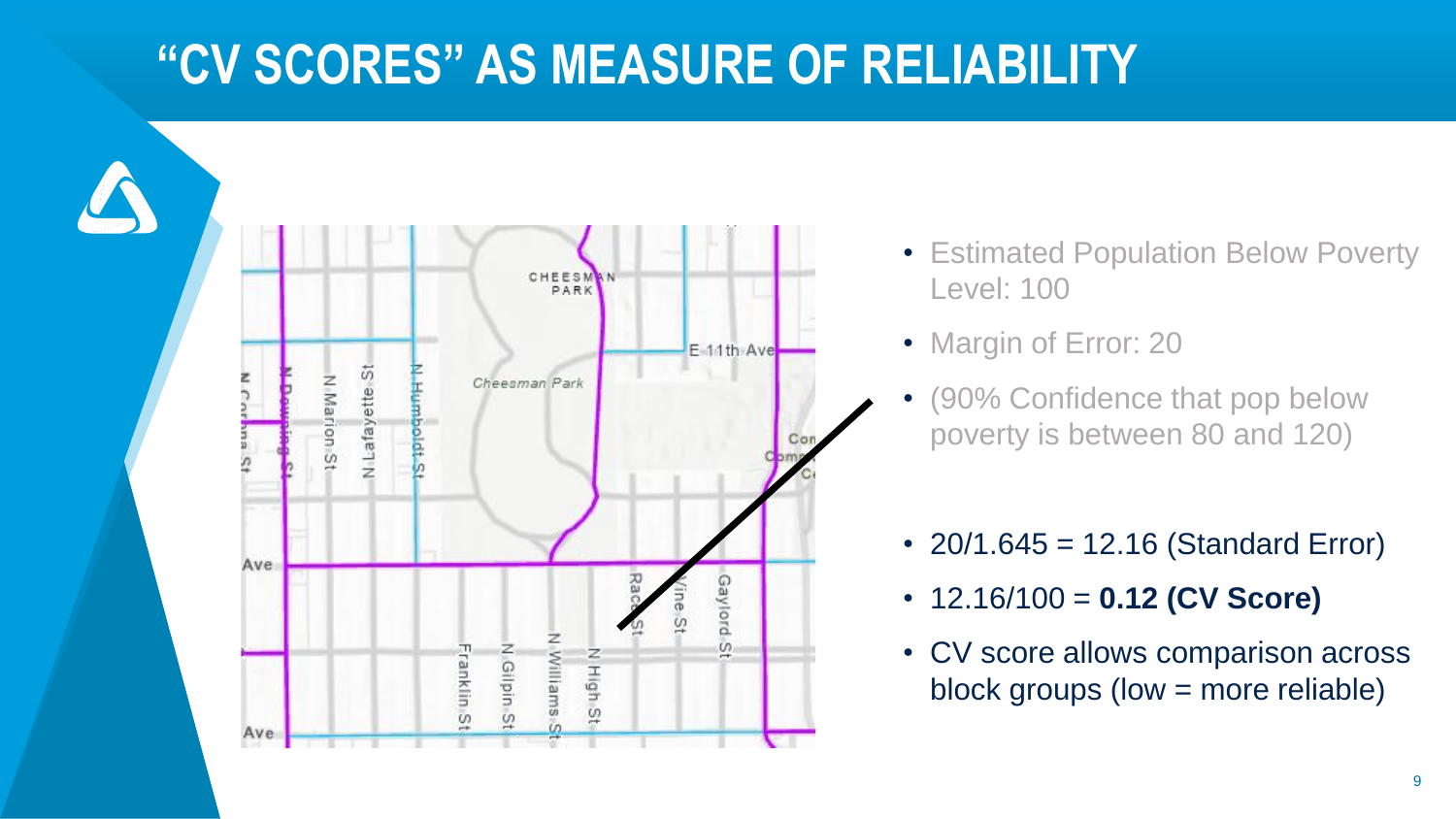#### **"CV SCORES" AS MEASURE OF RELIABILITY**



- Estimated Population Below Poverty Level: 100
- Margin of Error: 20
- (90% Confidence that pop below poverty is between 80 and 120)
- 20/1.645 = 12.16 (Standard Error)
- 12.16/100 = **0.12 (CV Score)**
- CV score allows comparison across block groups (low = more reliable)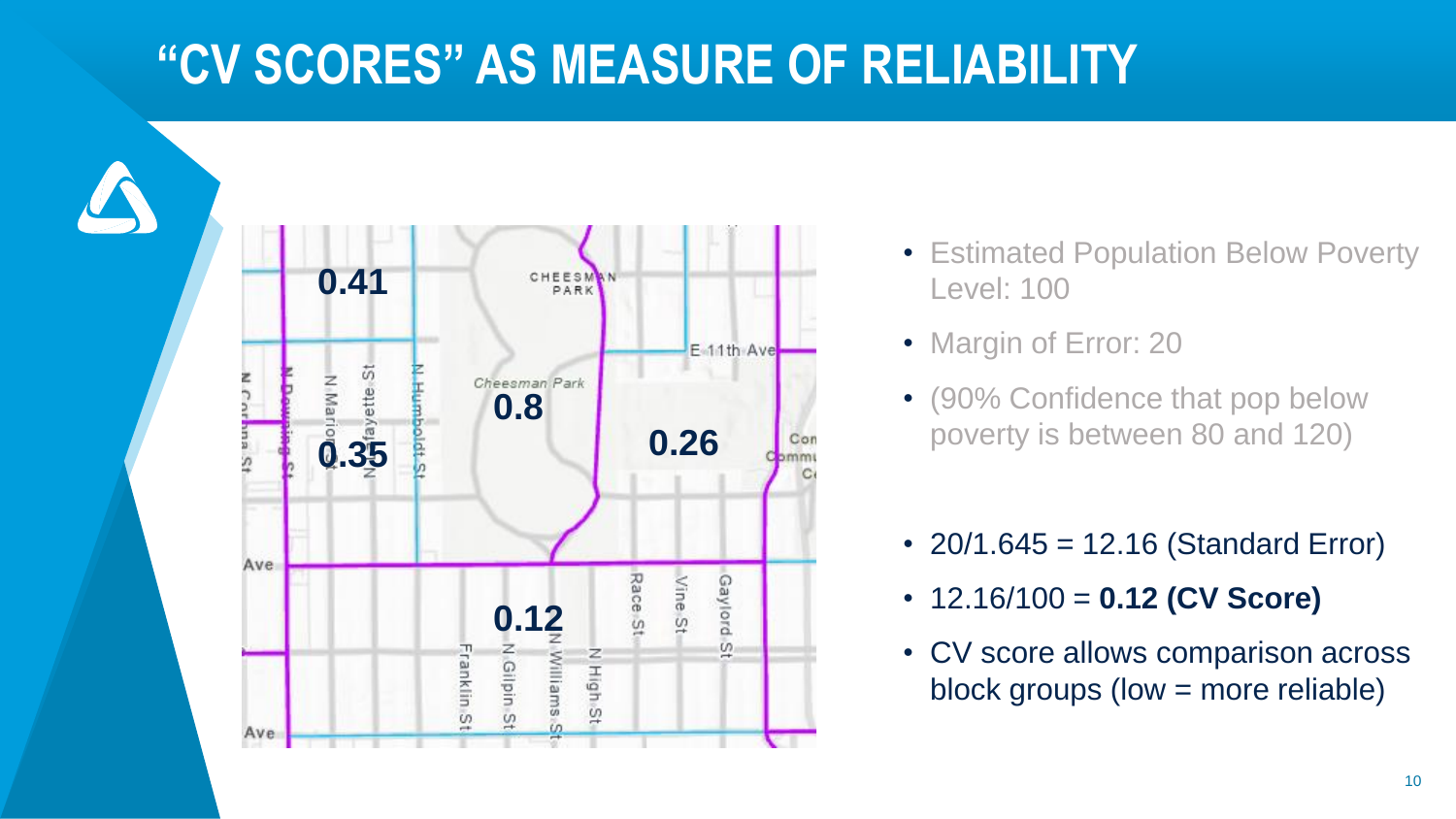#### **VISUALIZING OVERALL RELIABILITY**

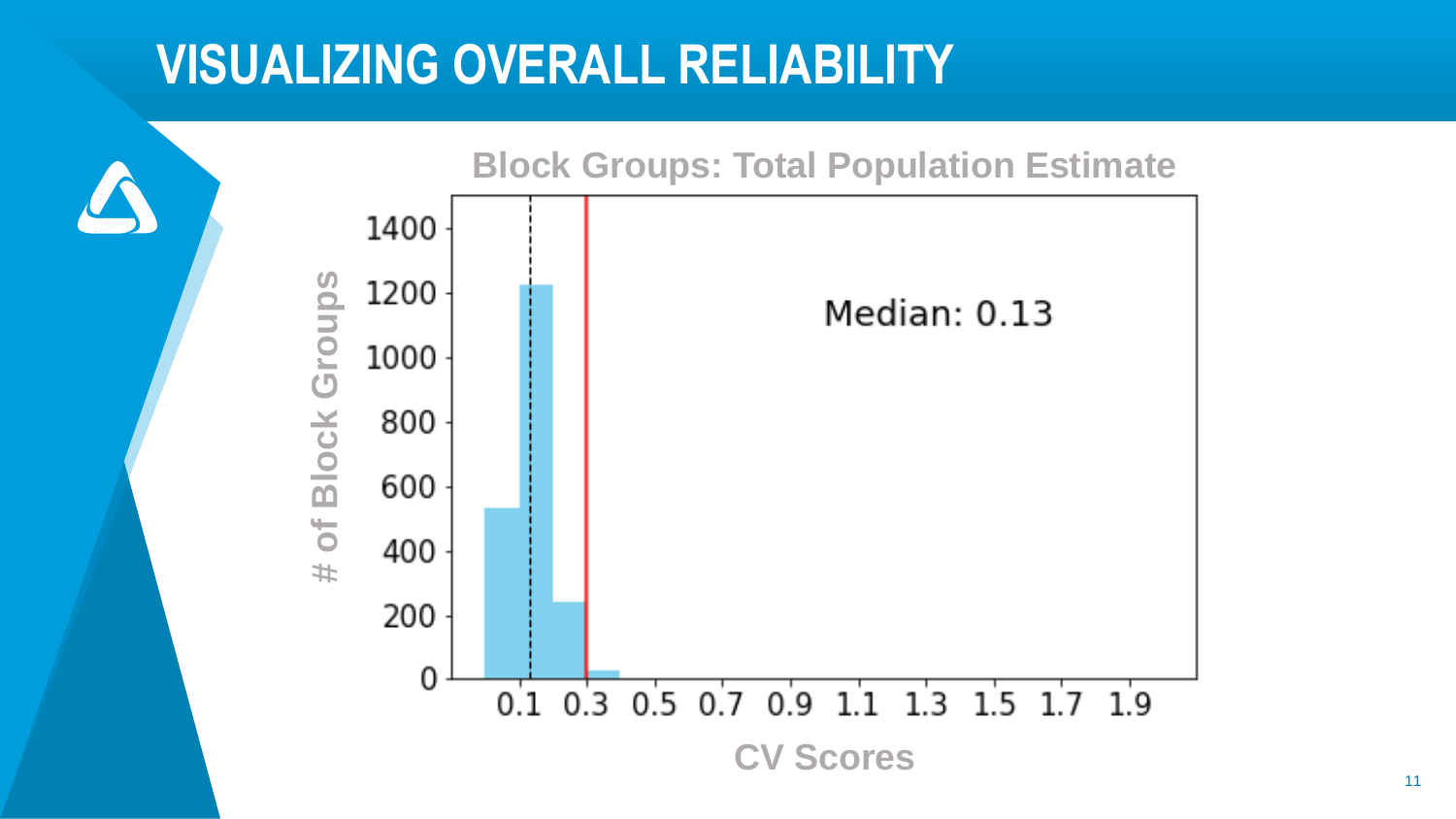### **TOTAL POPULATION**

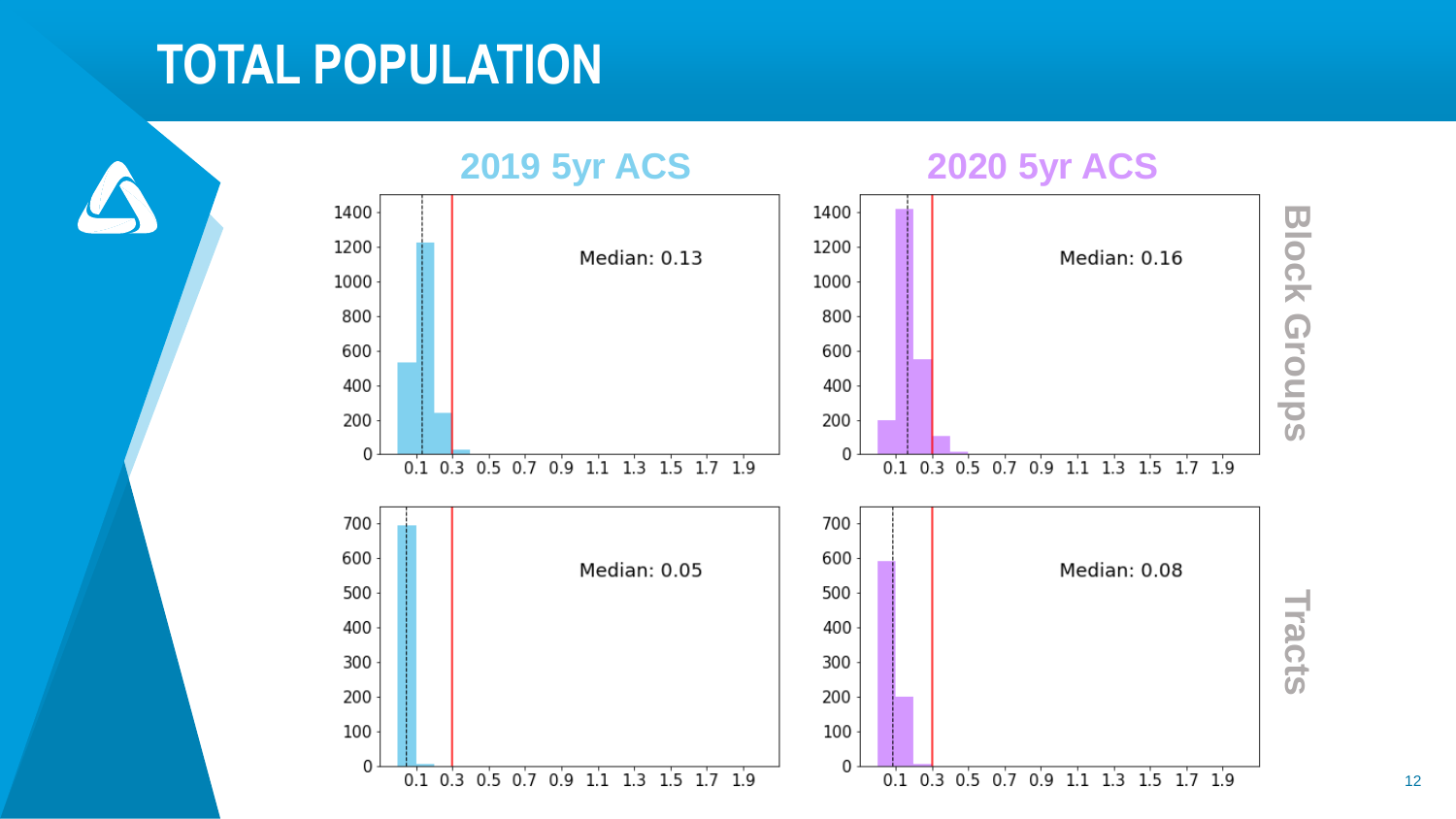#### **% MINORITY**

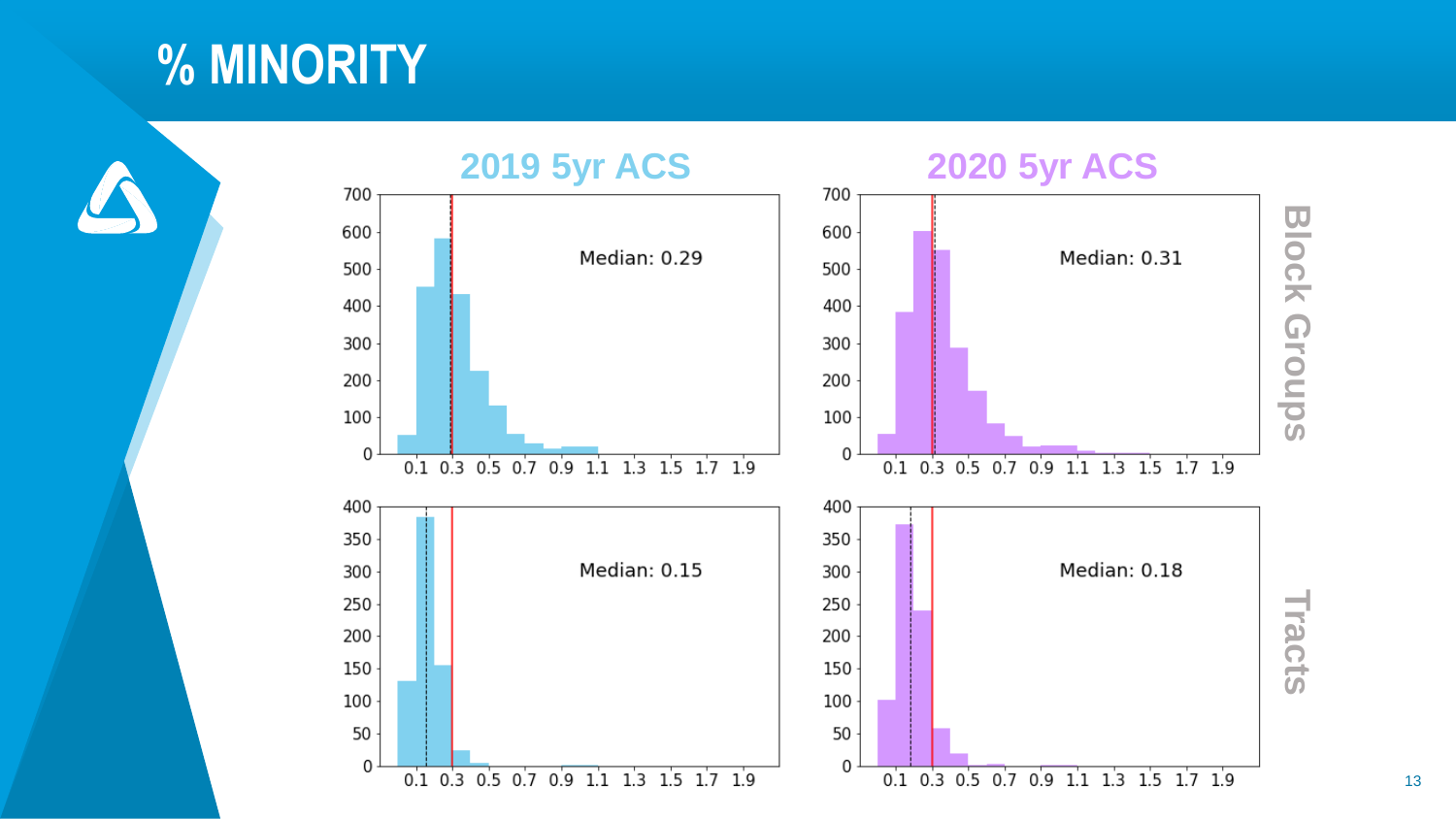#### **% HOUSEHOLDS HOUSING COST-BURDENED**

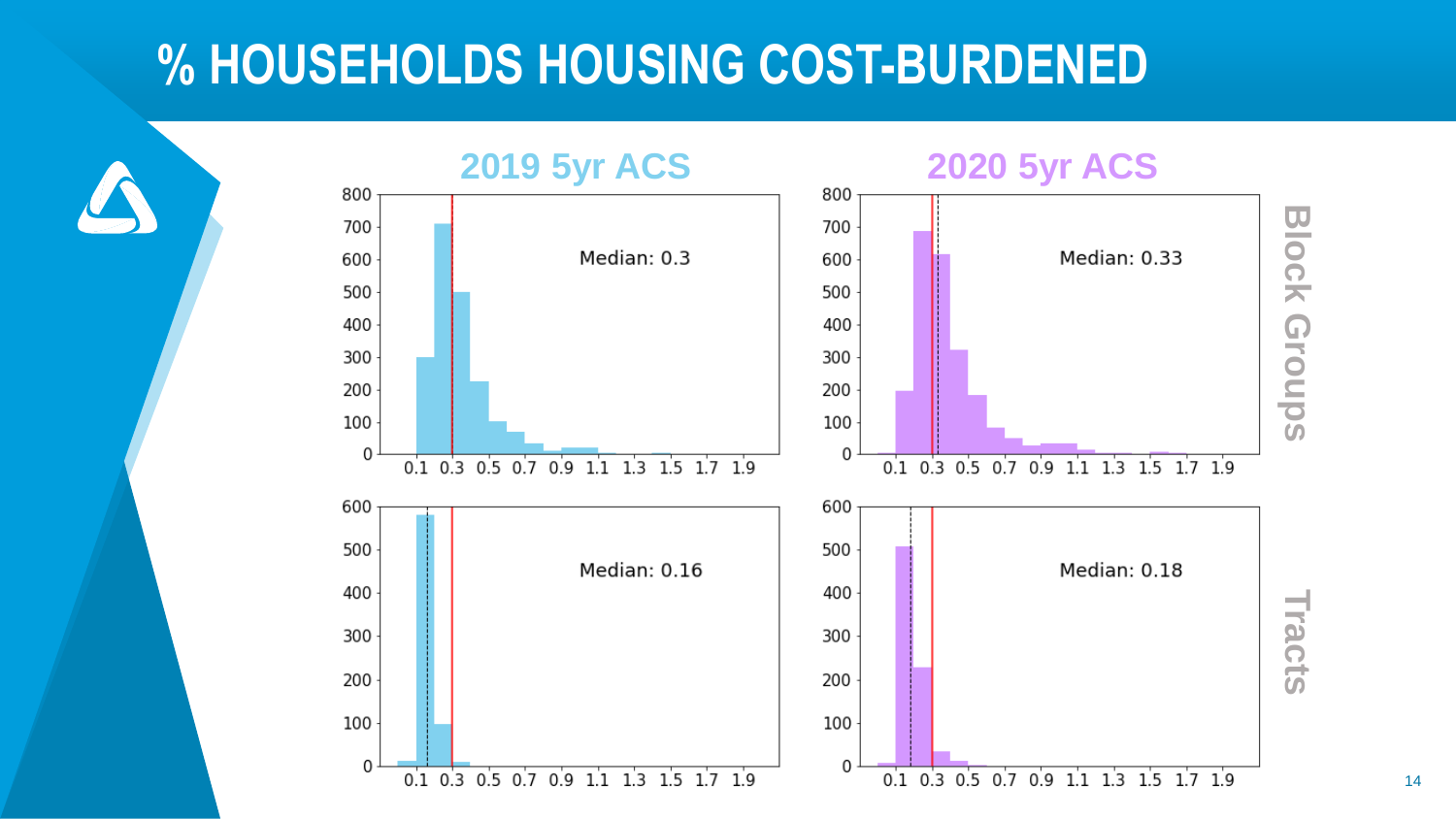#### **% BELOW POVERTY LEVEL**

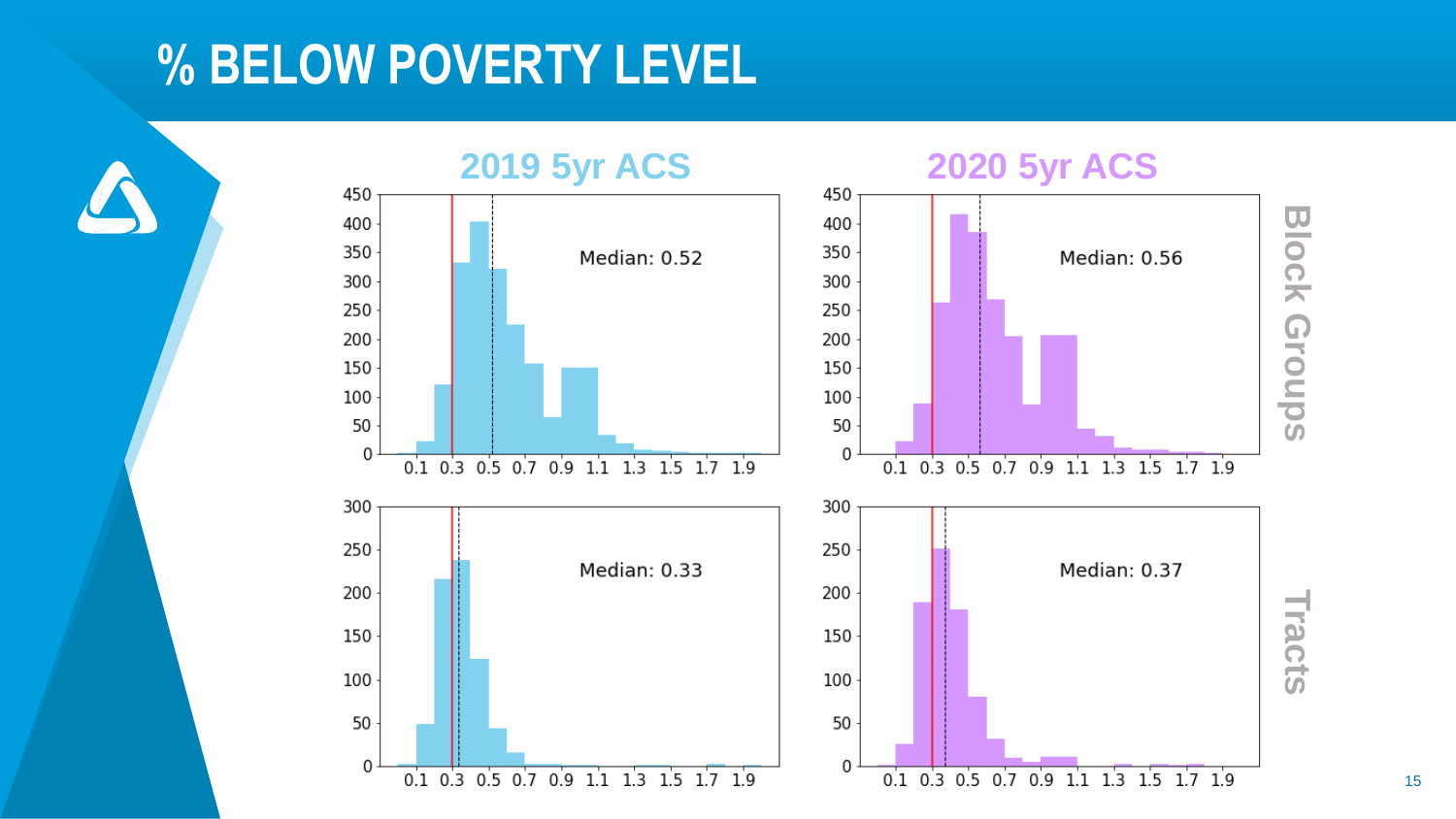#### **% BELOW 2X THE POVERTY LEVEL**



16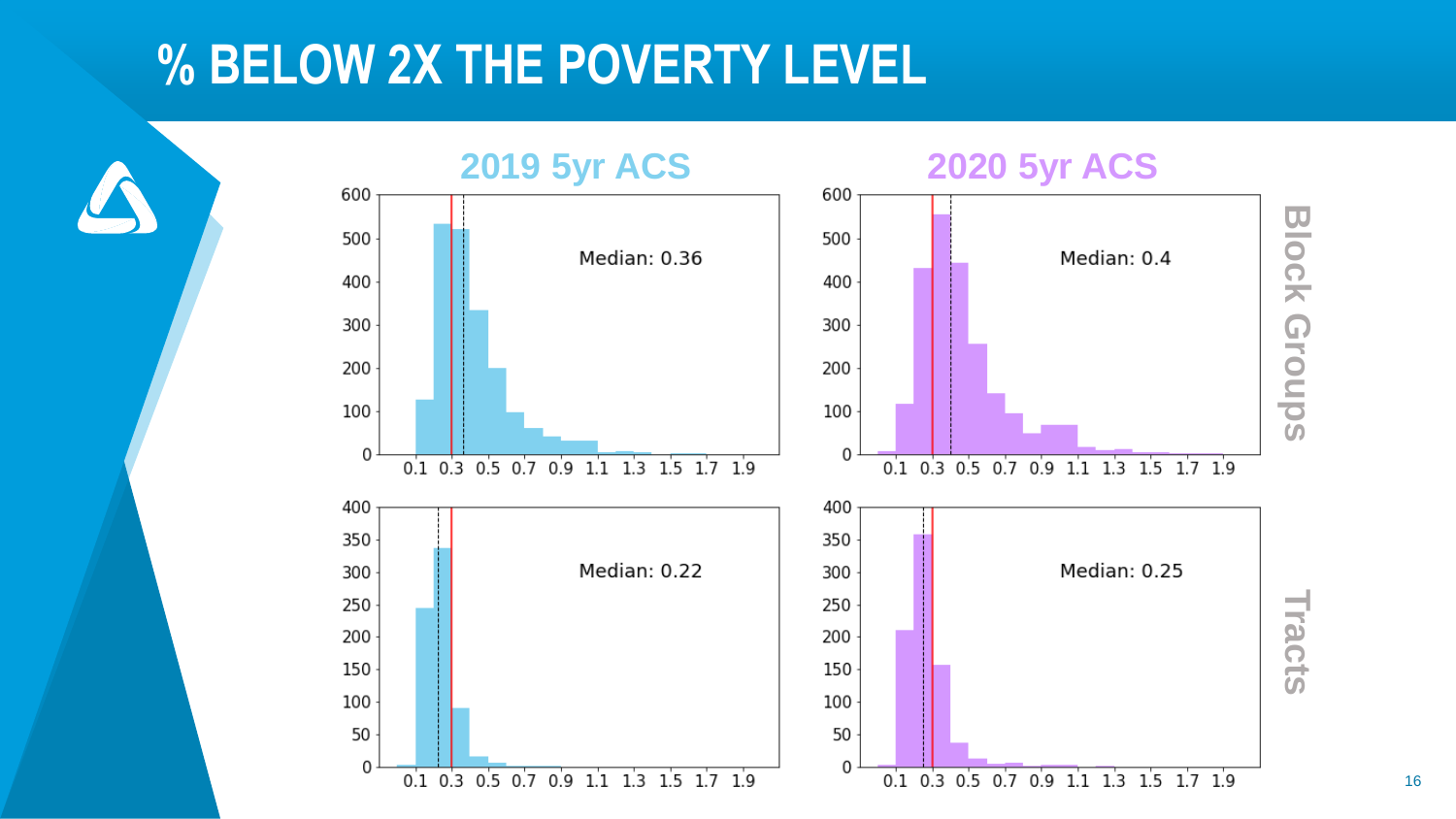### **TAKEAWAYS**

- Tracts more reliable than block groups
- 2020 ACS data looks *slightly* less reliable
- Some variables more reliable than others
	- Aggregating variables increases accuracy